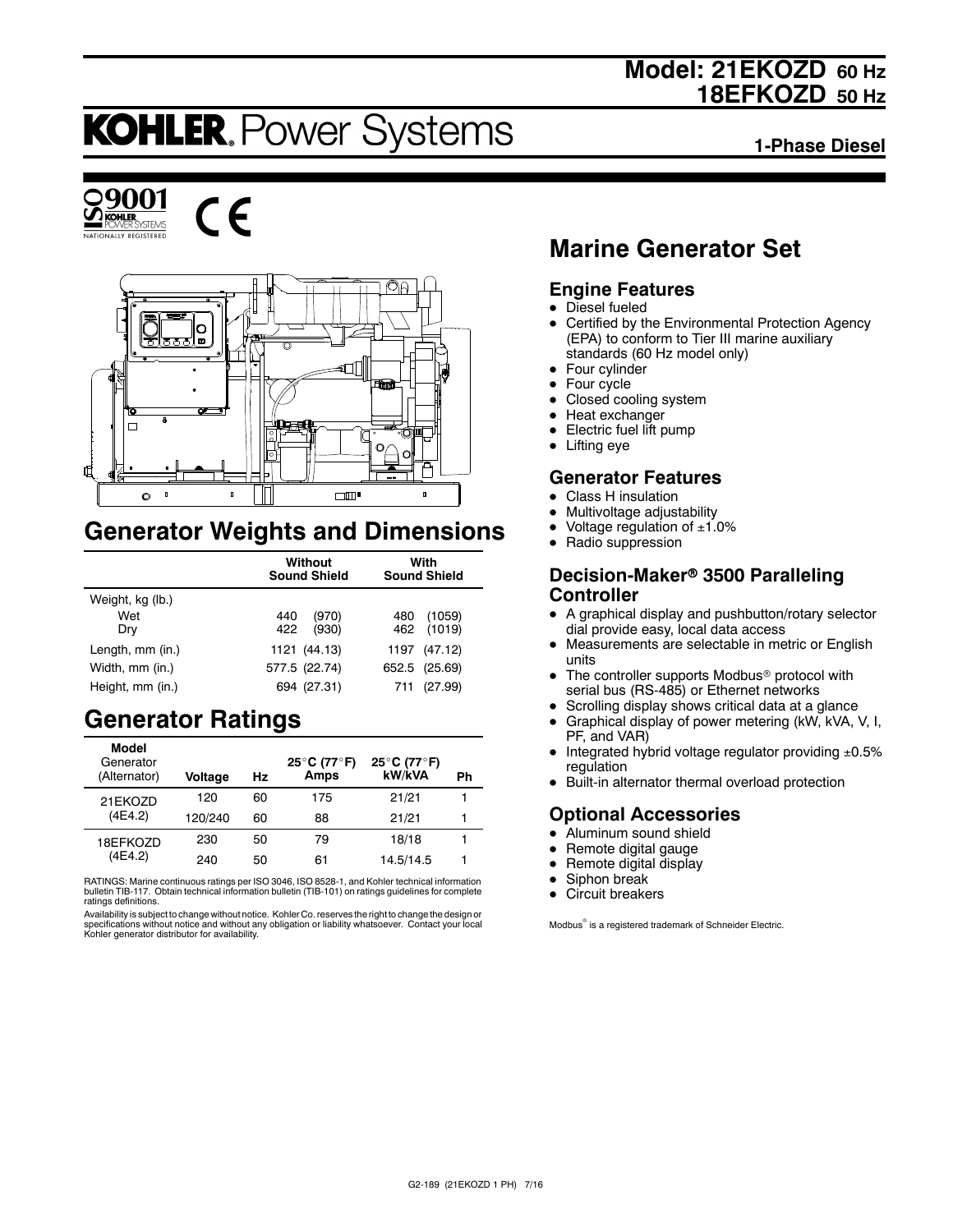## **Application Data**

 $\bar{z}$ 

#### **Engine**

| <b>Engine Specifications</b>                                                                 | 60 Hz                        | 50 Hz |  |
|----------------------------------------------------------------------------------------------|------------------------------|-------|--|
| Type                                                                                         | 4 cycle, naturally aspirated |       |  |
| Cylinder, quantity                                                                           | 4                            |       |  |
| Displacement, L (cu. in.)                                                                    | 2.5(151)                     |       |  |
| Bore and stroke, mm (in.)                                                                    | 88 x 102 (3.46 x 4.02)       |       |  |
| Compression ratio                                                                            | 17:1                         |       |  |
| Combustion system                                                                            | Direct injection             |       |  |
| Rated rpm                                                                                    | 1800                         | 1500  |  |
| Max. power at rated rpm, HP                                                                  | 38.7                         | 34.1  |  |
| Governor, type                                                                               | Mechanical                   |       |  |
| Frequency regulation, mechanical<br>governor<br>No load to full load (droop)<br>Steady state | 5%<br>±0.7%                  |       |  |
| Angular operation<br>$Instant (1 min.) \ldots \ldots$<br>Intermittent $(30 \text{ min.})$    | $35^\circ$<br>$25^{\circ}$   |       |  |

## **Engine Electrical**

| <b>Engine Electrical System</b> | 60 Hz                      | 50 Hz |
|---------------------------------|----------------------------|-------|
| Battery, voltage                | 12 or 24 volt              |       |
| Battery charging module         | 10-amp                     |       |
| Battery, minimum recommendation | 650 CCA @ 0°F              |       |
| Starter motor                   | 2 kW, 12 V<br>2.5 kW, 24 V |       |

## **Cooling**

| <b>Cooling System</b>                                                     | 60 Hz                             | 50 Hz     |
|---------------------------------------------------------------------------|-----------------------------------|-----------|
| Capacity, L (qt.), approx.                                                | 4.4(4.6)                          |           |
| Heat exchanger type                                                       | 2.5 in. dia. $\times$ 2 pass      |           |
| Seawater pump type                                                        | Belt-driven,<br>10-blade impeller |           |
| Heat rejected to cooling water at rated<br>kW, wet exhaust, kW (Btu/min.) | 18.5 (1050)                       | 23 (1300) |
| Engine water pump flow, Lpm (gpm)                                         | 53 (14)                           | 47 (12)   |
| Seawater pump flow, Lpm (gpm)                                             | 30(8)                             | 27 (7.15) |

#### **Fuel**

| <b>Fuel System</b>                     | 60 Hz    | 50 Hz |  |
|----------------------------------------|----------|-------|--|
| Fuel shutoff solenoid                  | Electric |       |  |
| Fuel pump                              | Electric |       |  |
| Maximum recommended fuel lift, m (ft.) | 1.2(4.0) |       |  |

### **Lubrication**

| <b>Lubricating System</b>             | 60 Hz                   | 50 Hz |  |
|---------------------------------------|-------------------------|-------|--|
| Oil pan capacity with filter, L (qt.) | 11(11.6)                |       |  |
| Oil pump type                         | Pressure, trochoid pump |       |  |

## **Operation Requirements**

| <b>Air Requirements</b>                                  | 60 Hz       | 50 Hz       |
|----------------------------------------------------------|-------------|-------------|
| Engine combustion air requirements,<br>$L/min.$ (cfm)    | 1840 (65.1) | 1676 (59.2) |
| Generator cooling requirements,<br>$L/min.$ (cfm)        | 9175 (325)  | 7645 (270)  |
| Max. air intake restriction, kPa (in. $H_2O$ )           | 2.5(10.0)   | 2.0(8.0)    |
| Exhaust flow, $m^3/m$ in. (cfm)                          | 1.8(66)     | 1.6(56)     |
| Exhaust temp., °C (°F) at full load                      | 450 (842)   | 310 (590)   |
| Max. allowed exhaust back pressure,<br>kPa (in. $H_2O$ ) | 8.5(34.1)   | 6.5(26.1)   |
| <b>Fuel Consumption</b>                                  | 60 Hz       | 50 Hz       |
| Diesel, Lph (gph) at % load                              |             |             |
| 100%                                                     | 6.7(1.77)   | 4.97 (1.31) |
| 75%                                                      | 5.2(1.39)   | 3.78(1.00)  |
| 50%                                                      | 3.7(0.98)   | 2.62(0.69)  |
| 25%                                                      | 2.3(0.61)   | 1.51 (0.40) |

**Note:** The fuel consumption of the 60 Hz model is based on 21EKOZD and the fuel consumption of the 50 Hz model is based on 18EFKOZD.

## **Engine Features**

- $\bullet$  Low oil pressure shutdown
- High engine temperature shutdown
- Low seawater pressure shutdown
- Vibromount
- Belt guard
- Disposable oil filter
- $\bullet$  Oil drain valve
- Disposable fuel filter

#### **Alternator Features**

- $\bullet$  Brushless, rotating field design permits power to be obtained from stationary leads.
- $\bullet$  Windings are vacuum impregnated with epoxy varnish for dependability and long life.
- $\bullet$  Rotors are dynamically balanced to minimize vibration.
- Copper windings ensure minimal heat buildup. Insulation meets NEMA standards for class H insulation.
- $\bullet$  Direct connected to the engine, the generator has sealed precision ball bearings with a precision-machined steel sleeve in the end bracket to prevent shaft misalignment and extend bearing life.
- $\bullet$  Mounted on a drip-proof tray.
- $\bullet$  Equipped with a four-lead reconnectable stator.
- Capable of sustained line-to-neutral short circuit current of up to 300% of the rated current for up to 2 seconds. (IEC 60092-301 short-circuit performance.)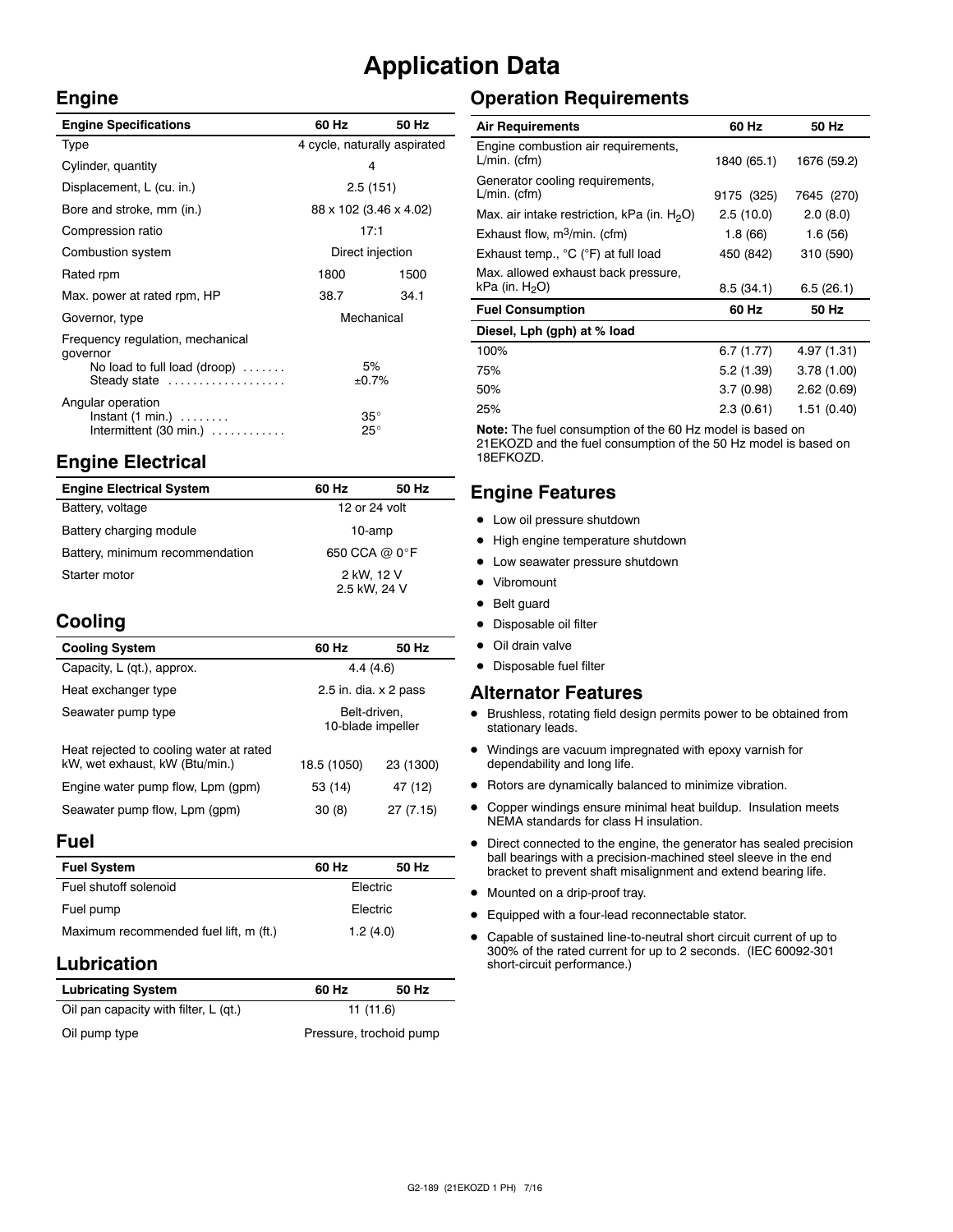## **Application Data**



### **Decision-Maker<sup>®</sup> 3500 Controller**

Provides advanced control, system monitoring, and system diagnostics for optimum performance and compatibility. The Decision-Maker<sup>®</sup> 3500 controller uses a patented hybrid voltage regulator and unique software logic to manage alternator thermal overload protection features normally requiring additional hardware. Additional features include:

- AC Output Voltage Regulator Adjustment. The voltage adjustment provides a maximum adjustment of  $\pm 10\%$  of the system voltage.
- Alarm Silence. The controller can be set up to silence the alarm horn only when in the AUTO mode for NFPA-110 application or Always for user convenience.
- $\bullet$  Alternator Protection. The controller provides generator set overload and short circuit protection matched to each alternator for the particular voltage/phase configuration.
- $\bullet$  Automatic Restart. The controller automatic restart feature initiates the start routine and recrank after a failed start attempt.
- **Cyclic Cranking.** The controller has programmable cyclic cranking.
- **ECM Diagnostics.** The controller displays engine ECM fault code descriptions to help in engine troubleshooting.
- **Engine Start Aid.** The configurable starting aid feature provides customized control for an optional engine starting aid.
- **Event Logging.** The controller keeps a record (up to 1000 entries) for warning and shutdown faults. This fault information becomes a stored record of system events and can be reset.
- **Historical Data Logging.** Total number of successful starts of the generator is recorded and displayed.
- $\bullet$  Integrated Hybrid Voltage Regulator. The voltage regulator provides  $\pm$  0.5% no-load to full-load RMS voltage regulation with three-phase sensing.
- **Lamp Test.** Press the alarm silence/lamp test button to verify functionality of the indicator lights.
- **LCD Display.** Adjustable contrast for improving visibility.
- Measurement Units. The controller provides selection of English or metric displays.
- **Power Metering.** Controller graphical display provides voltage, current, power factor, kW, kVA, and kVAR.
- **Programming Access (USB).** Provides software upgrades and diagnostics with PC software tools.
- **Remote Reset.** The remote reset function supports acknowledging and resetting faults and allows restarting of the generator set without going to the master control switch off/reset position.
- **Run Time Hourmeter.** The generator set run time is displayed.
- Time Delay Engine Cooldown (TDEC). The TDEC provides a time delay before the generator set shuts down.
- Time Delay Engine Start (TDES). The TDES provides a time delay before the generator set starts.
- **Voltage Selection Menu.** This menu provides the capability to switch the generator output voltage. NOTE: Generator set output leads may require reconnection.
- **Paralleling Functions:** 
	- $\bullet$  Bus sensing
	- First on logic
	- Synchronizing
	- Communication based isochronous load sharing
	- Droop load sharing
	- External controlled load sharing via analog bias signals

#### **Accessories**

#### **Sound Shield**

Provides for highly effective silencing, ease of access for engine/generator servicing, low maintenance, excellent durability, and safety. The sound shield's customer connection panel includes connections for the following:

- $\circ$  Battery (positive and negative)
- o Equipment ground
- $\circ$  Fuel inlet and return
- o Seawater inlet
- o Water-cooled exhaust outlet
- $\cap$  Oil drain
- o Customer load lead access
- o Customer interface

#### **Siphon Break**

Mandatory kit on generators installed below the waterline. Prevents the siphoning of flotation water into the engine.

#### **Line Circuit Breakers**

Protect the generator from extreme overload.

#### **Ship-to-Shore Switch**

Allows immediate switching to Kohler<sup>®</sup> generator set power or shore power protecting the electrical system from the possibility of simultaneous connection of both power sources.

#### **Remote Digital Gauge**

Allows starting and stopping from a location remote from the generator set.

 $\circ$  3 in. gauge for J1939 Requires a 76.2 mm (3 in.) dia. hole for mounting.

#### **Remote Digital Display**

Allows starting, stopping, and monitoring from a location remote from the generator set.

#### **Remote Connection/Extension Harness**

Provides wiring for the remote digital gauge.

#### **12-Inch Remote Wiring Harness**

Equipped with a 12-pin connector on one end that connects to the standard customer interface connector. Equipped on the other end with leads for connection to customer-supplied wiring.